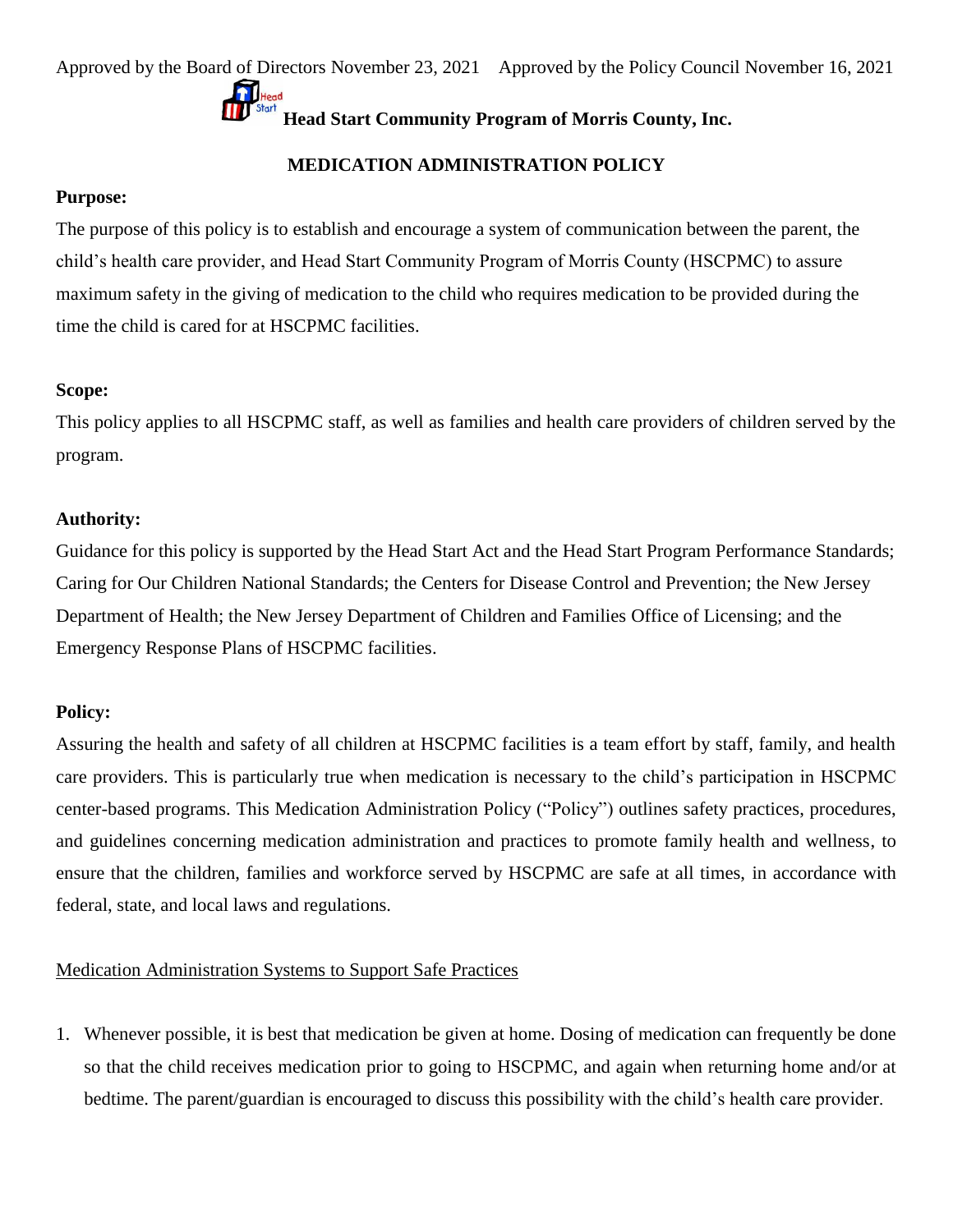- 2. The **first** dose of any new medication should **always** be given at home and with sufficient time before the child returns to HSCPMC to observe the child's response to the medication given. When a child is ill due to a communicable disease that requires medication as treatment, the health care provider may require that the child be on a particular medication for 24 hours before returning to child care. This is for the protection of the child who is ill as well as the other children in child care.
- 3. Medication will only be given when ordered by the child's health care provider and with written consent of the child's parent/legal guardian on the "MEDICATION ADMINISTRATION AUTHORIZATION" form. All information on the form must be completed, with **signature of the prescribing health provider and the child's parent/guardian** before the medication can be given.
- 4. "As needed" medications may be given only when the child's health care provider completes a MEDICATION ADMINISTRATION AUTHORIZATION form that specifies the reasons and time period when such medication can be given.
- 5. Medications given at HSCPMC will be administered by a staff member responsible for the care of the child, who has been informed of the child's health needs related to the medication and who has had training in the safe administration of medication.
- 6. Any prescription or over-the-counter medication brought to HSCPMC (by an adult) must be specific to the child who is to receive the medication, in its original container, have a child-resistant safety cap, and be labeled with the appropriate information as follows:
	- Prescription medication must have the original pharmacist label that includes the pharmacists phone number, the child's full name, name of the health care provider prescribing the medication, name and expiration date of the medication, the date it was prescribed or updated, and dosage, route, frequency, and any special instructions for its administration and/or storage. It is suggested that the parent/guardian ask the pharmacist to provide the medication in two containers, one for home and one for use in child care.
	- Over-the-counter (OTC) medication must have the child's full name on the container, and the manufacturer's original label with dosage, route, frequency, and any special instructions for administration and storage, and expiration date must be clearly visible.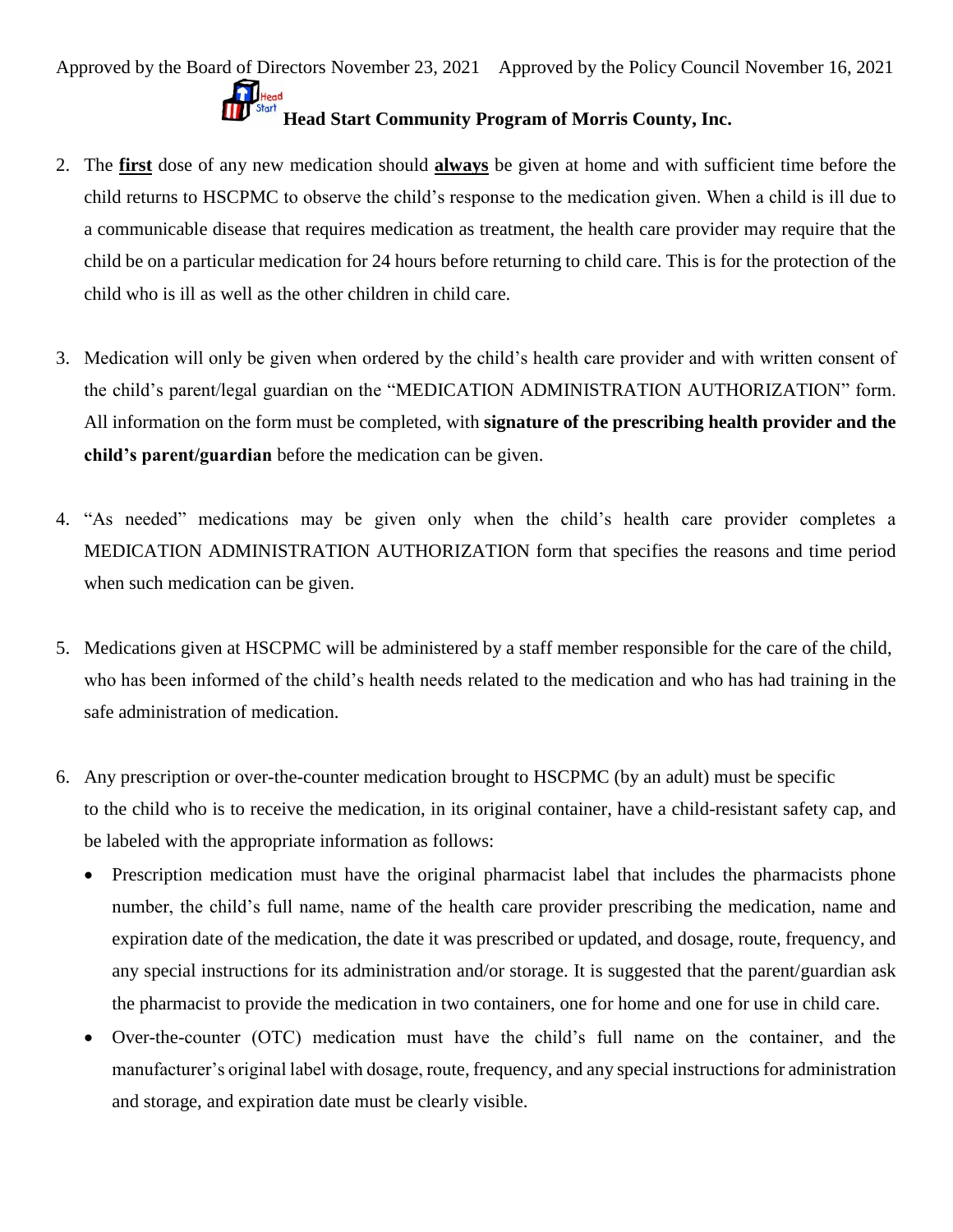Approved by the Board of Directors November 23, 2021 Approved by the Policy Council November 16, 2021 **Head Start Community Program of Morris County, Inc.** 

- Any OTC medication must have a completed MEDICATION ADMINISTRATION AUTHORIZATION form, signed by the health care provider and the parent, prior to being given in the child care center, with a specific date or time period and circumstances for use clearly indicated.
- 7. Examples of over-the-counter medications that may be given include:
	- Antihistamines
	- Decongestants
	- Non-aspirin fever reducers/pain relievers
	- Cough suppressants
	- Topical ointments, such as diaper cream or skin cream
- 8. All medications will be stored:
	- Inaccessible to children
	- Separate from staff medications
	- Under proper temperature control
	- A small lock box will be used in the refrigerator in the Health Office to hold medications requiring refrigeration.
- 9. For the child who receives a particular medication on a long-term daily basis, the staff will advise the parent/guardian one week prior to the medication needing to be refilled so that needed doses of medication are not missed.
- 10. Unused or expired medication will be returned to the parent/guardian when it is no longer needed or be able to be used by the child.
- 11. Records of all medication given to a child are completed in ink, using the MEDICATION ADMINISTRATION DOCUMENTATION form*,* and are initialed by the staff giving the medication. These records are maintained in the center. Samples of the forms used are attached to this policy and include:
	- MEDICATION ADMINISTRATION AUTHORIZATION Form
	- 5 Rights to Giving Medications to Children in Child Care
	- MEDICATION ADMINISTRATION DOCUMENTATION Form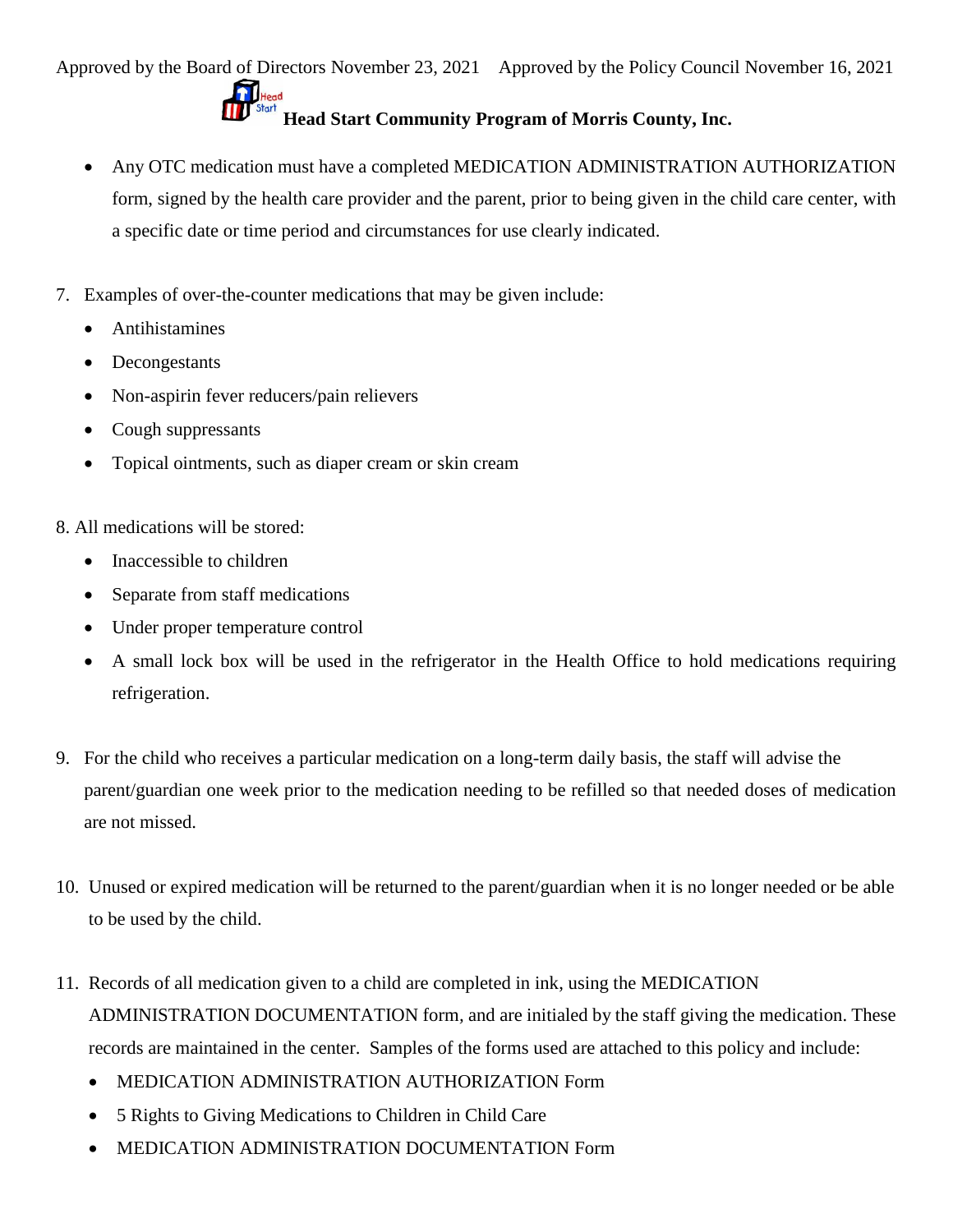- 12. Medications other than diaper ointment or emergency medications are administered by HSCPMC Health staff, in the classroom whenever possible. Another adult present witnesses administration of the medication, and the administering staff member completes the MEDICATION ADMINISTRATION DOCUMENTATION form, which is kept in the classroom with the child's medication, stored securely out of reach of children. A copy of the form is retained in the child's Health file in the Family Services office, and the member of the Health staff follows up on the medication administration and the child's health status post-medication.
- 13. Information exchange between the parent/guardian and child care provider about medication that a child is receiving should be shared when the child is brought to and picked-up from the Center. Parents/guardians should share with the staff any problems, observations, or suggestions that they may have in giving medication to their child at home, and likewise with the staff to the parent/guardian.
- 14. Confidentiality related to medications and their administration will be safeguarded by HSCPMC staff. Parents/guardians may request to see/review their child's medication records maintained at HSCPMC at any time.
- 15. Parent/guardian will sign all necessary medication related forms that require their signature—including the Medication Administration Authorization Form. They will also update information—particularly regarding emergency contacts—as necessary to safeguard the health and safety of their child.
- 16. Parent/guardian will authorize HSCPMC Health staff to contact the pharmacist or health care provider for more information about the medication the child is receiving, and will also authorize the health care provider to speak with the staff member in the event that a situation arises that requires immediate attention to the child's health and safety, particularly if the parent/guardian cannot be reached.
- 17. Parent/guardian will read and have an opportunity to discuss the content of this policy with their assigned Family Engagement Specialist or Health staff member. The parent signature on this policy is an indication that the parent accepts the guidelines and procedures listed in this policy, and will follow them to safeguard the health and safety of their child. Parent/guardian will receive a copy of the Policy.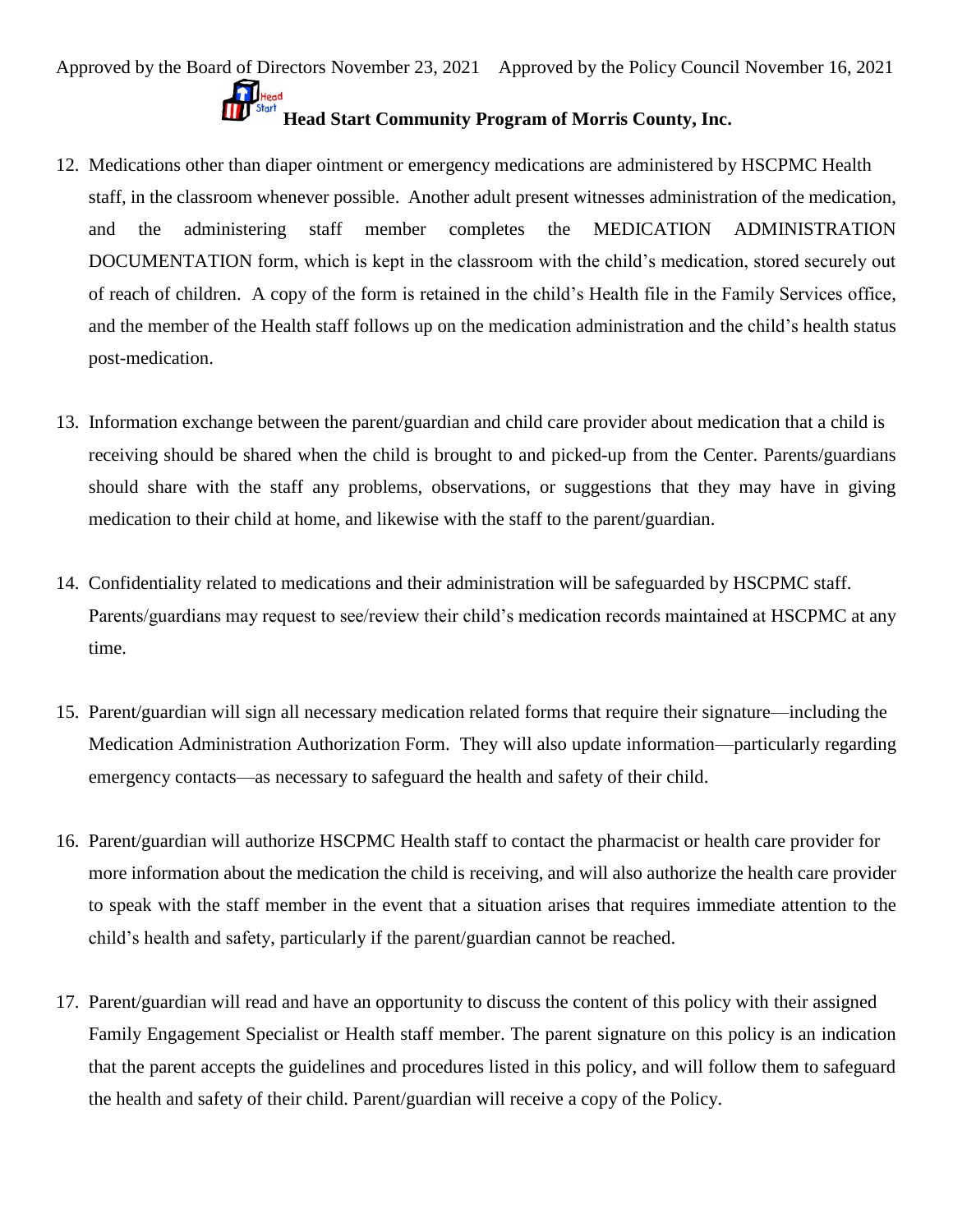# **POLÍTICA DE ADMINISTRACIÓN DE MEDICAMENTOS**

### **Objetivo:**

El propósito de esta política es establecer y fomentar un sistema de comunicación entre los padres, el proveedor de atención médica del niño y el Programa Comunitario Head Start del Condado de Morris (HSCPMC) para garantizar la máxima seguridad en la administración de medicamentos al niño que necesita medicamentos. que se proporcionará durante el tiempo que se cuide al niño en las instalaciones de HSCPMC.

### **Alcance:**

Esta política se aplica a todo el personal de HSCPMC, así como a las familias y proveedores de atención médica de los niños atendidos por el programa.

### **Autoridad:**

La guía para esta política está respaldada por la Ley Head Start y las Normas de Desempeño del Programa Head Start; Cuidando a Nuestros Niños Estándares Nacionales; los Centros para el Control y la Prevención de Enfermedades; el Departamento de Salud de Nueva Jersey; la Oficina de Licencias del Departamento de Niños y Familias de Nueva Jersey; y los Planes de Respuesta a Emergencias de las instalaciones del HSCPMC.

## **Política:**

Garantizar la salud y la seguridad de todos los niños en las instalaciones de HSCPMC es un esfuerzo en equipo del personal, la familia y los proveedores de atención médica. Esto es particularmente cierto cuando la medicación es necesaria para la participación del niño en los programas basados en el centro de HSCPMC. Esta Política de Administración de Medicamentos ("Política") describe las prácticas, los procedimientos y las pautas de seguridad relacionados con la administración de medicamentos y las prácticas para promover la salud y el bienestar de la familia. para garantizar que los niños, las familias y la fuerza laboral atendidos por HSCPMC estén seguros en todo momento, de acuerdo con las leyes y regulaciones federales, estatales y locales.

### Sistemas de Administración de Medicamentos para Respaldar las Prácticas Seguras

1. Siempre que sea posible, es mejor que los medicamentos se administren en casa. La dosificación de la medicación se puede realizar con frecuencia para que el niño reciba la medicación antes de ir a HSCPMC y nuevamente al regresar a casa y / o antes de acostarse. Se alienta al padre / tutor a discutir esta posibilidad con el proveedor de atención médica del niño.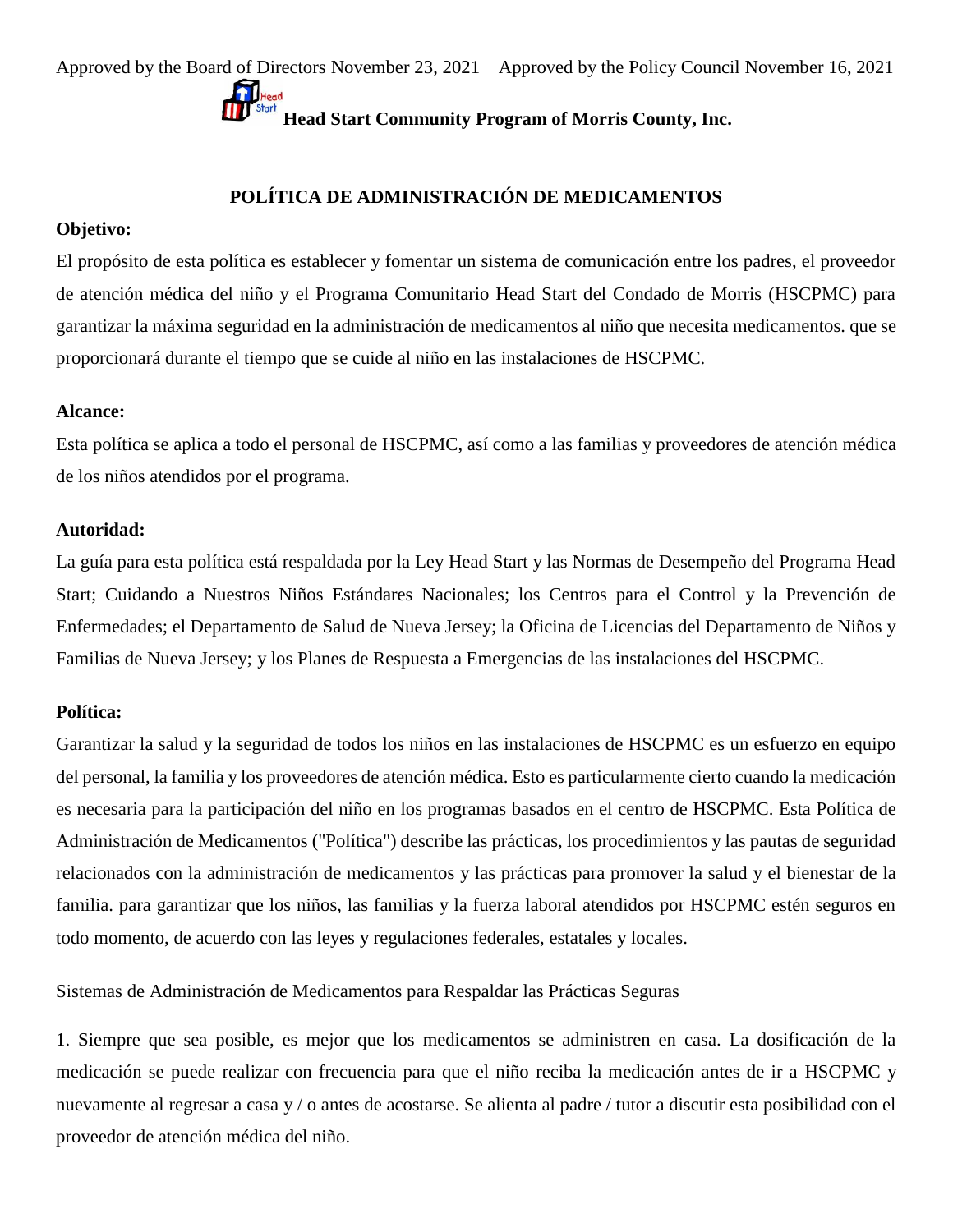2. La **primera** dosis de cualquier nuevo medicamento debe administrarse **siempre** en casa y con tiempo suficiente antes de que el niño regrese a HSCPMC para observar la respuesta del niño al medicamento administrado. Cuando un niño está enfermo debido a una enfermedad contagiosa que requiere medicación como tratamiento, el proveedor de atención médica puede requerir que el niño tome un medicamento en particular durante 24 horas antes de regresar a HSCPMC. Esto es para proteger al niño que está enfermo, así como a los demás niños en el cuidado infantil.

3. Los medicamentos solo se administrarán cuando los solicite el proveedor de atención médica del niño y con el consentimiento por escrito del padre / tutor legal del niño en el formulario de "AUTORIZACIÓN DE ADMINISTRACIÓN DE MEDICAMENTOS". Se debe completar toda la información en el formulario, **con la firma del proveedor de salud que prescribe y el padre / tutor del niño** antes de que se pueda administrar el medicamento.

4. Los medicamentos "según sea necesario" se pueden administrar solo cuando el proveedor de atención médica del niño completa un formulario de AUTORIZACIÓN DE ADMINISTRACIÓN DE MEDICAMENTOS que especifica las razones y el período de tiempo en que se puede administrar dicho medicamento.

5. Los medicamentos administrados en HSCPMC serán administrados por un miembro del personal responsable del cuidado del niño, que haya sido informado de las necesidades de salud del niño relacionadas con el medicamento y que haya recibido capacitación en la administración segura de medicamentos.

6. Cualquier medicamento recetado o de venta libre que se lleve a HSCPMC (por un adulto) debe ser específico para el niño que va a recibir el medicamento, en su envase original, tener una tapa de seguridad a prueba de niños y ser etiquetado con la información apropiada de la siguiente manera:

• Los medicamentos recetados deben tener la etiqueta original del farmacéutico que incluya el número de teléfono del farmacéutico, el nombre completo del niño, el nombre del proveedor de atención médica que prescribe el medicamento, el nombre y la fecha de vencimiento del medicamento, la fecha en que se recetó o actualizó y la dosis. ruta, frecuencia e instrucciones especiales para su administración y / o almacenamiento. Se sugiere que el padre / tutor le pida al farmacéutico que le proporcione el medicamento en dos envases, uno para el hogar y otro para HSCPMC.

• Los medicamentos de venta libre (OTC) deben tener el nombre completo del niño en el envase y la etiqueta original del fabricante con la dosis, la vía, la frecuencia y cualquier instrucción especial para la administración y el almacenamiento, y la fecha de vencimiento deben ser claramente visibles.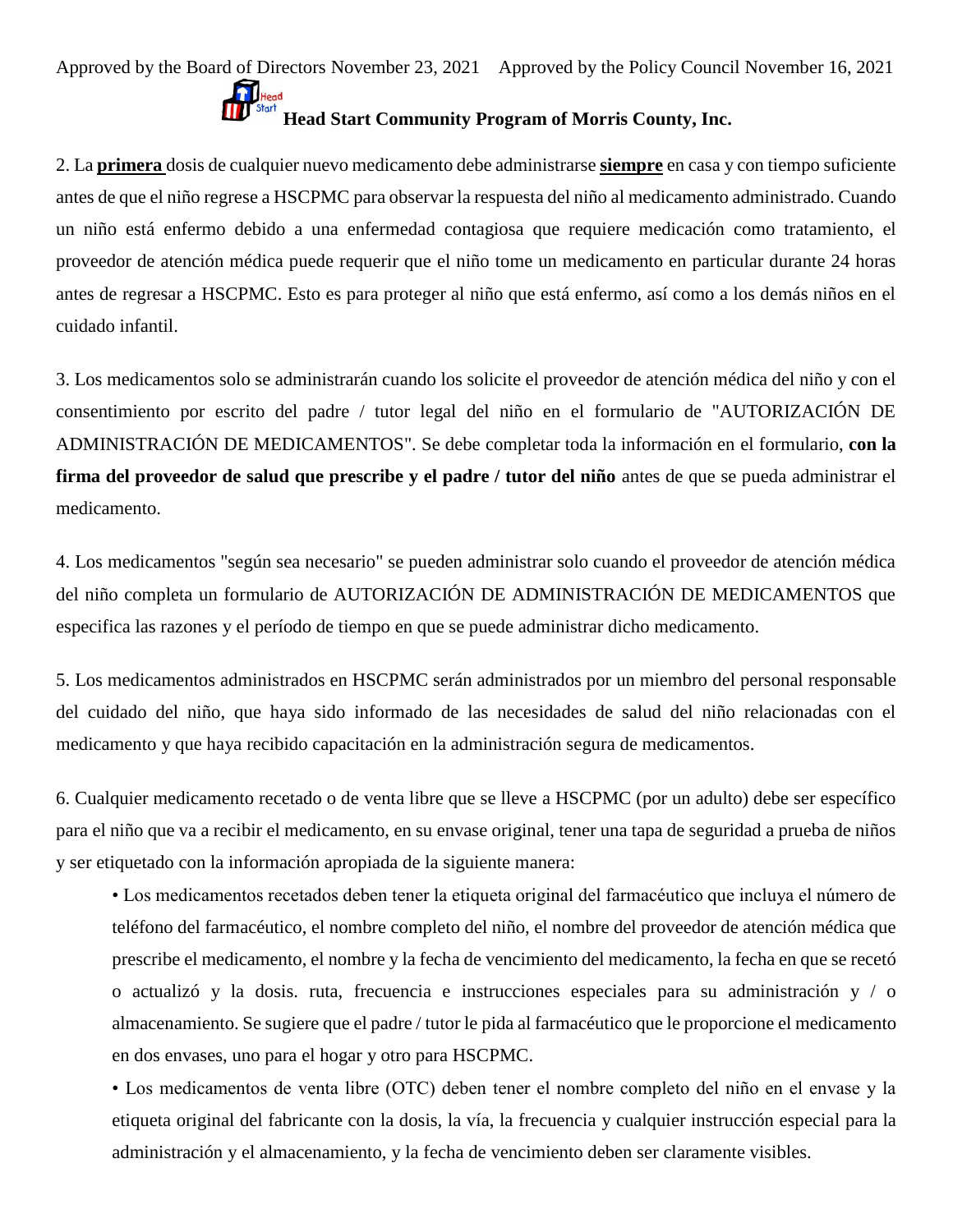• Cualquier medicamento de venta libre debe tener un formulario de AUTORIZACIÓN DE ADMINISTRACIÓN DE MEDICAMENTOS completado, firmado por el proveedor de atención médica y el padre, antes de ser administrado en HSCPMC, con una fecha o período de tiempo específico y las circunstancias de uso claramente indicadas.

7. Entre los ejemplos de medicamentos de venta libre que se pueden administrar se incluyen:

- Antihistamínicos
- Descongestionantes
- Analgésicos / reductores de fiebre sin aspirina
- Supresores de la tos
- Ungüentos tópicos, como crema para pañales o crema para la piel

8. Todos los medicamentos se almacenarán:

- Inaccesible para los niños
- Separado de los medicamentos del personal
- Bajo un control de temperatura adecuado
- Se usará una pequeña caja de seguridad en el refrigerador de la Oficina de Salud para guardar los medicamentos que requieran refrigeración.
- 9. Para el niño que recibe un medicamento en particular a diario a largo plazo, el personal avisará al padre / tutor una semana antes de que sea necesario volver a surtir el medicamento para que no se omitan las dosis necesarias.
- 10. Los medicamentos sin usar o vencidos se devolverán a los padres / tutores cuando ya no sean necesarios o el niño no pueda usarlos.
- 11. Los registros de todos los medicamentos administrados a un niño se completan con tinta, utilizando el formulario de DOCUMENTACIÓN DE ADMINISTRACIÓN DE MEDICAMENTOS, y el personal designado para administrar el medicamento tiene sus iniciales. Estos registros se mantienen en HSCPMC. Las muestras de los formularios utilizados se adjuntan a esta política e incluyen:
	- Formulario de AUTORIZACIÓN DE ADMINISTRACIÓN DE MEDICAMENTOS
	- 5 derechos para dar medicamentos a niños en cuidado infantil
	- Formulario de DOCUMENTACIÓN DE ADMINISTRACIÓN DE MEDICAMENTOS
- 12. Los medicamentos que no sean pomadas para pañales o medicamentos de emergencia son administrados por HSCPMC personal de Salud, en el aula siempre que sea posible. Otro adulto presente es testigo de la